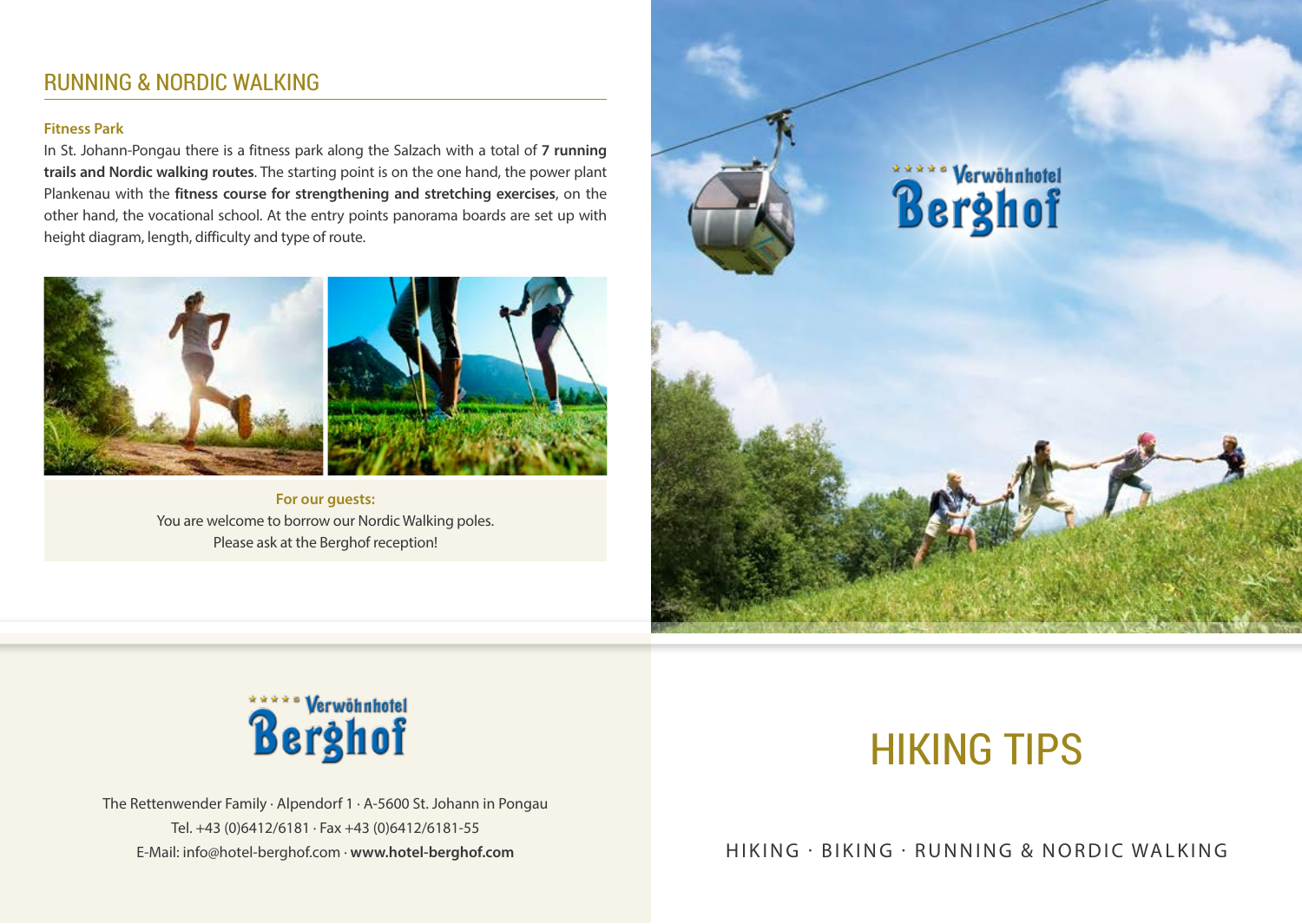

# HIKING TIPS

### **Jägersee and Tappenkarsee**

**Travel time: 25 min from Berghof /Alpendorf, about 30 km** Direction: Take the state road 163 to Wagrain, where you turn right towards Kleinarl. Drive through Kleinarl and stay on the road. Then you come to the Jägersee.

### **Jägersee**

Beautiful, flat walk around the lake. Also, a stopover on the way at a quaint inn offers itself. There is also the opportunity to turn a boat round.

### **Tappenkarsee**

Beautiful hike from Jägersee to Tappenkarsee, a unique mountain lake. Duration of the trip: Walking time to the Tappenkarsee between 1 hour 20 minutes and 2 hours. 750 meters in altitude.





### **Mitterfeldalm Hochkönig / Hochkeil**

Travel time 25 min from Berghof / Alpendorf, about 30 km. Driving over the highway 311, exit at Bischofshofen. Continue straight towards Mühlbach. The first street in Mühlbach right to the Arthur House. There you can find a parking lot.

### **Mitterfeldalm**

### **Beautiful hike.**

Approx. 150 meters in altitude. Walking to the pasture between 45 and 60 minutes.



# BIKING TRIPS

### **Whether with family or alone, it features never be bored.**

**Whether young or old:** there are numerous ways in which you are able to get to know what Salzburg has to offer. A special attraction is also the 160-mile-long fabulous "Tauernradweg". Divided into stages, this is a very special experience. Exact cycling guide and the most important information available at the Berghof reception.





**For our guests:** We offer the option of top bikes to borrow for free! Please ask at reception.